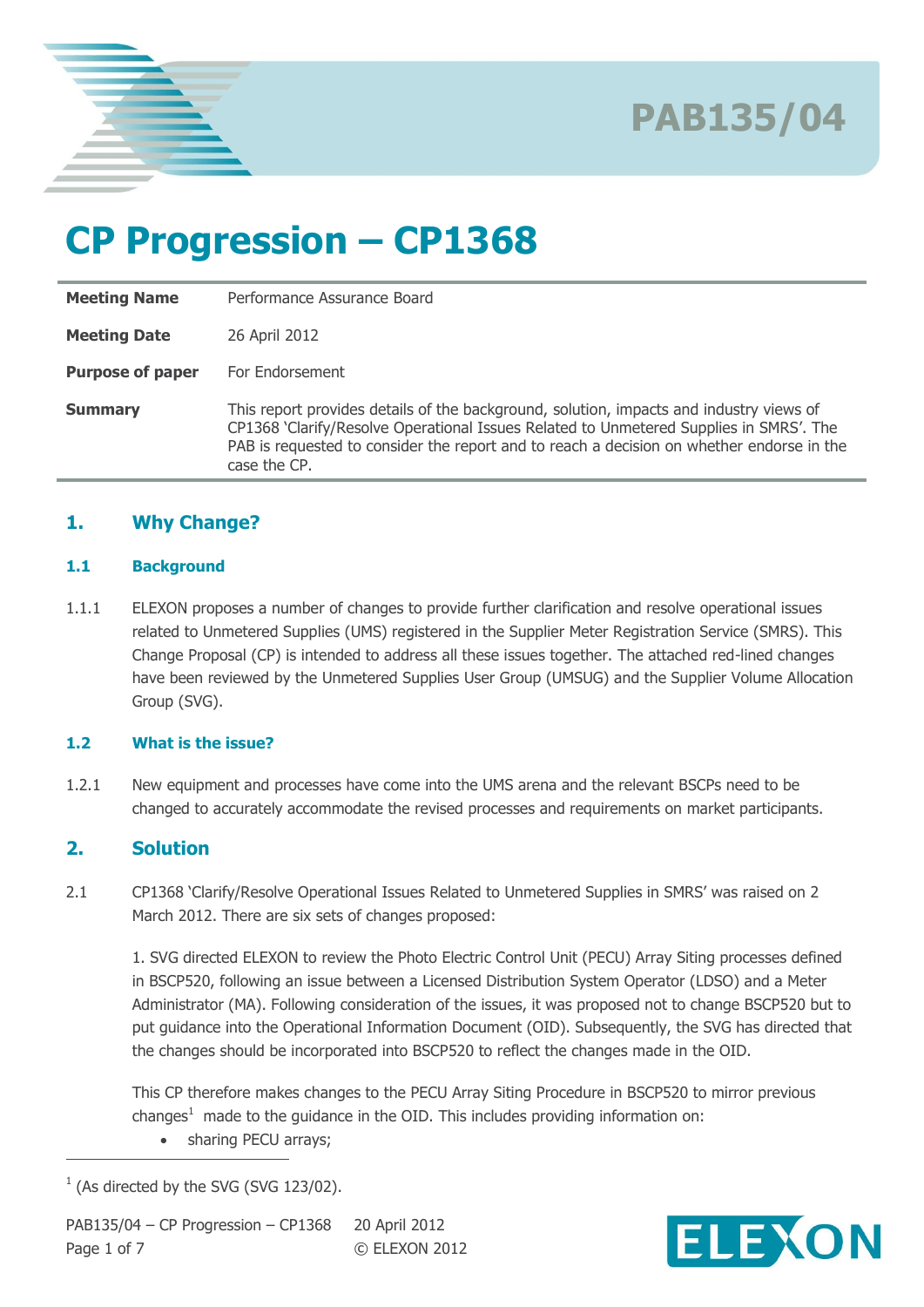



- determining the use of multiple or single PECU arrays; and
- appropriate research to inform the siting of PECU arrays.

The CP also introduces a mirror requirement in BSCP537 Appendix 1: Self Assessment Document (the SAD).

2. BSCP520 sections 3.1.8, 3.3.1.5 and 3.3.1.11 currently require Unmetered Supplies Operators (UMSOs) to send the P0068 EM Technical Details to Suppliers. Suppliers have indicated they have no interest in receiving this data, and therefore the UMSOs are no longer sending it to them. Consequently this is causing audit issues for UMSOs. This CP therefore removes the requirement from BSCP520.

3. Before changes were made to the validation rules that apply when registering UMSOs and MAs in SMRS (via CP1267<sup>2</sup>), where an MA did not have the same ID as the Meter Operator Agent (MOA), the MA was not recognised as a valid entry in the MOA field. This was rectified by the implementation of CP1267. However, in order to ensure that the Supplier properly populates this information in the SMRS, this CP requires Suppliers to send the D205 flow (Supplier initiated update of registration details) to the SMRS upon a change of MA.

4.  $CP1341<sup>3</sup>$  was raised to ensure that BSC Settlement arrangements would not prevent UMS customers achieving energy savings by using multi-level static dimming devices. In order for UMS customers to use multi-level static dimming devices CP1341 requires customers to undertake a number of steps. One such step is for the customer to provide the Charge Codes and Switch Regime information to the UMSO in its detailed inventory. The UMSO is then required to validate the UMS customer's inventory against ELEXON's website table of valid product/Charge Code/ballast/Switch Regime combinations, before making the appropriate Estimated Annual Consumption (EAC) calculation.

However, BSCP520 section 1.2.1 (q) only makes reference to the UMSO validating against the OID and 'associated' spreadsheets. Although the term 'associated' spreadsheets includes the Valid Dimming Combination spreadsheet, the UMSUG believes that the wording should be specific. This CP therefore amends the wording to explicitly state that UMSOs should validate static dimming devices against the Valid Dimming Combination spreadsheet.

5. BSCP520 currently specifies that the Equivalent Meter (EM) software should have the ability to produce and validate UMS data from the EM database for each Metering System Identifier (MSID) for each Settlement Day. MAs should also recalculate UMS data (from time to time as more accurate data becomes available) - for each MSID for each Settlement Day. CP1368 therefore mandates that this will occur. This requirement will also be mirrored in the SAD.

 $\overline{a}$ 



<sup>2</sup> Registration of UMSOs and MAs in SMRS

<sup>&</sup>lt;sup>3</sup> Unmetered Supplies: Accommodating Multi-Level Static Dimming Devices in Half-Hourly and Non-Half Hourly **Settlement**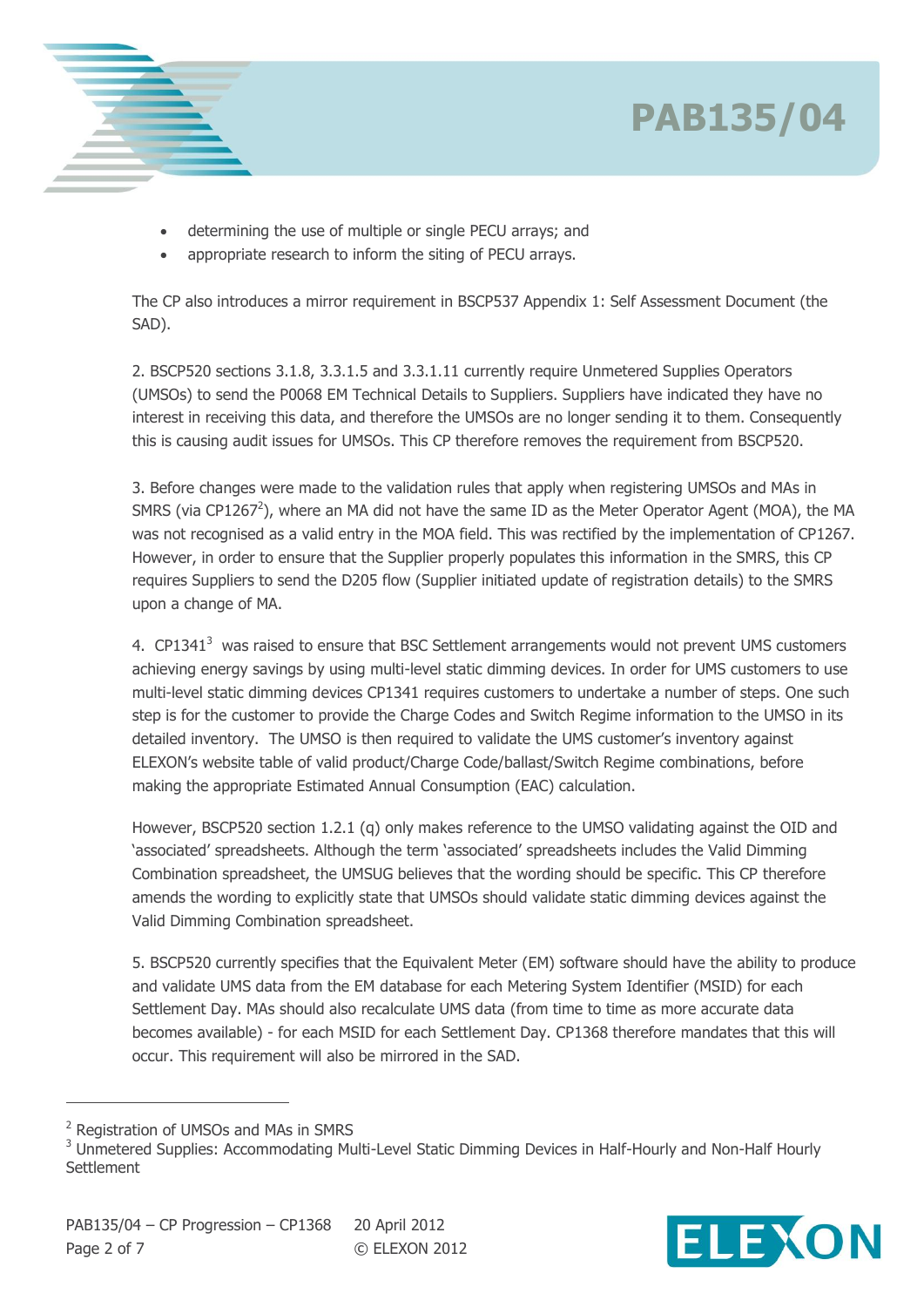6. 'Managing Unmetered Energy Street Lighting Inventories' (MUESLI) is a document endorsed by the ADEPT Lighting Group, ELEXON, the Energy Networks Association, the Institute of Lighting Professionals, the UK Lighting Board and the Local Government Technical Advisers Group as representing good practice in establishing, maintaining and auditing inventories for unmetered street lighting supplies. This CP aligns BSCP520 and the SAD with this document, and will allow the UMSO to review and adjust the customers' EACs following the results of an LDSO inventory audit.

### **3. Industry Views**

- 3.1 CP1368 was issued for participant Impact Assessment via CPC00709. We received seven responses of which all agreed with the change.
- 3.2 The breakdown of responses is shown in the following table and the full collated participant responses to CP1368 are available on the ELEXON website here (hyperlink to the published CPC responses).

| <b>Respondent Role</b>                                                              |            | <b>Respondent Support</b> |                |  |
|-------------------------------------------------------------------------------------|------------|---------------------------|----------------|--|
|                                                                                     | <b>Yes</b> | <b>No</b>                 | <b>Neutral</b> |  |
| <b>LDSOs</b>                                                                        | 3          | 0                         | 0              |  |
| DC/DA/MOA                                                                           |            | 0                         |                |  |
| <b>Suppliers</b>                                                                    |            | $\Omega$                  | 0              |  |
| Mixed (i.e. two or more of Supplier, Generator, Trader, Party agent or Distributor) | 2          | 0                         | 0              |  |
| <b>Total</b>                                                                        |            | $\bf{0}$                  | 0              |  |

3.3 Respondents that commented on the change agreed that the CP better reflects current practice. However one respondent expressed concern about the lack of details around the adjustment of EACs and summary inventories to reflect audit results. The respondent believes the principle is sound but that greater clarity is required around the adjustment. ELEXON notes the respondent's concern and has explained that details of how the summary inventory will be used to calculate the EACs and how the correction factor will be applied to the summary inventory were deliberately not prescribed to allow UMSOs to agree how best to make the adjustment themselves (without being constrained by a mandated process). ELEXON suggested to the respondent that the best way to progress their concerns at this stage would be to seek guidance form the UMSUG. The respondent agreed with this approach.

### **3.4 Comments on the Proposed Redlining**

| <b>Redline Comments</b> |                                           |                                                                                                                                                                                           |                                                                                                           |
|-------------------------|-------------------------------------------|-------------------------------------------------------------------------------------------------------------------------------------------------------------------------------------------|-----------------------------------------------------------------------------------------------------------|
| <b>Organisation</b>     | <b>Doc Name</b><br>and<br><b>Location</b> | <b>Comment</b>                                                                                                                                                                            | <b>ELEXON recommendation</b>                                                                              |
| ScottishPower           | <b>BSCP520</b><br>1.2.1(q)                | We recognise that the Valid Dimming Combination<br>spreadsheet is still in development phase and is<br>required to be in place by the proposed<br>implementation date of 1 November 2012. | The respondent has been<br>informed that the Valid<br>Dimming Combination<br>Spreadsheet is published and |

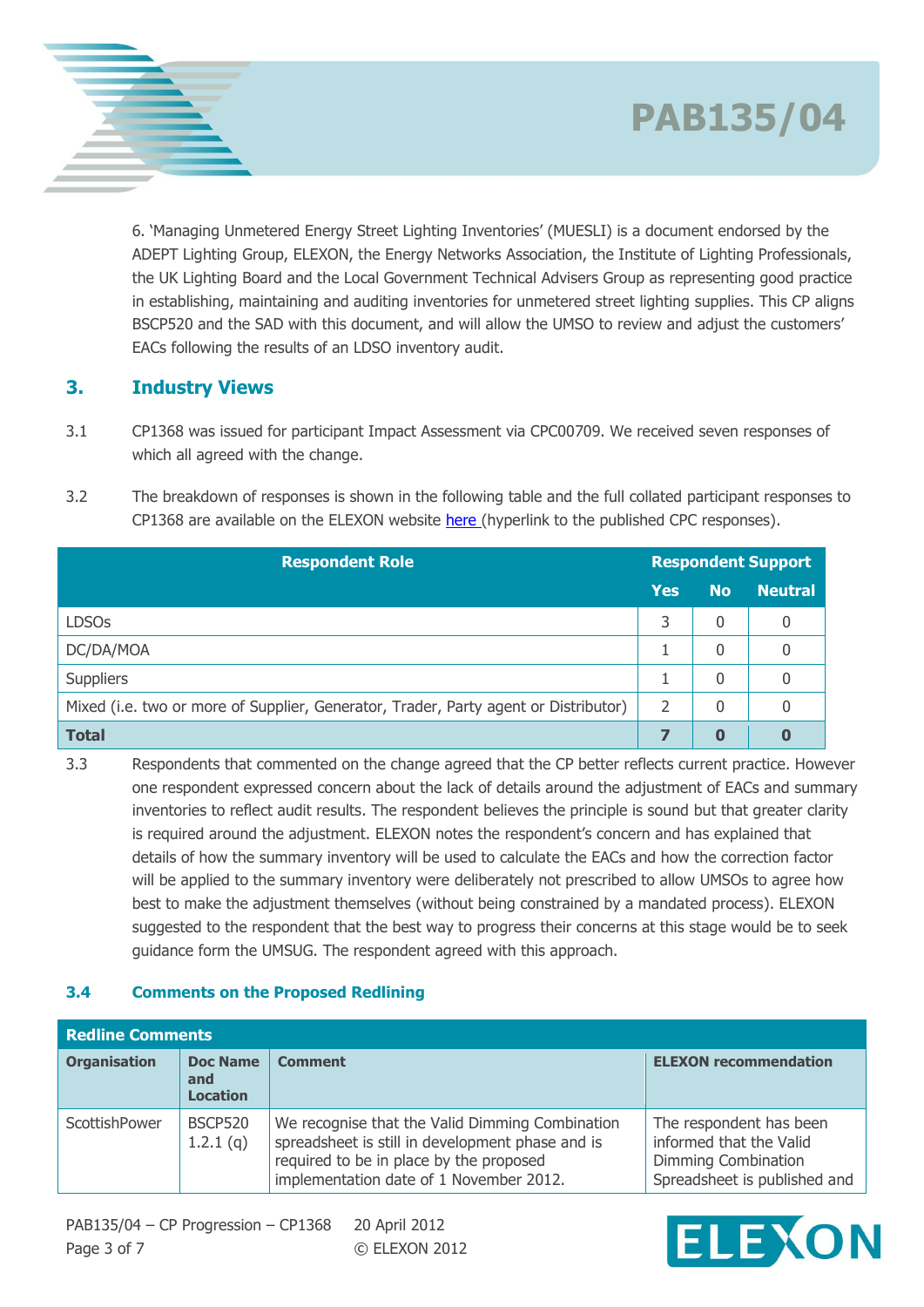|                                     |                       |                                                                                                                                                                                                                                                                                                                                          | in use. The respondent<br>accepted this.                                                                                                                                           |
|-------------------------------------|-----------------------|------------------------------------------------------------------------------------------------------------------------------------------------------------------------------------------------------------------------------------------------------------------------------------------------------------------------------------------|------------------------------------------------------------------------------------------------------------------------------------------------------------------------------------|
| ScottishPower                       | 3.1.1                 | As above.                                                                                                                                                                                                                                                                                                                                | As above.                                                                                                                                                                          |
| ScottishPower                       | 3.4.3                 | ScottishPower will be required to implement a new<br>internal control process to monitor this change.                                                                                                                                                                                                                                    | The respondent was<br>contacted and said that this<br>comment was just to inform<br>us that they will need to do<br>this.                                                          |
| ScottishPower                       | 4.5.1.1               | Within the PECU Array Variations it suggests that if<br>there is a variation in the number of PECU arrays<br>proposed by the MA, (previously Supplier), how will<br>the MA notify multiple suppliers, or as if suggested<br>Sharing PECU Arrays, what if the MA is not the lead<br>MA, who has the responsibility for advising all MA's. | The respondent was<br>contacted and informed that<br>the MA is not required to<br>notify the Supplier. The<br>respondent accepted this.                                            |
| Power Data<br><b>Associates Ltd</b> | 3.3.1.5               | The agreed geographical location will always be<br>required irrespective of whether the EM is passive or<br>dynamic. In a dynamic EM it is used to calculate<br>switching times for time switches or for default<br>arrangements in the event of PECU array failure.<br>Suggest deletion of "in the event of Passive HH<br>Trading."     | Agreed and amended.                                                                                                                                                                |
| Power Data<br>Associates Ltd        | 3.4.1                 | Although not part of the change, suggest alignment<br>of the flows against the two parties could be<br>improved.                                                                                                                                                                                                                         | Agreed and amended.                                                                                                                                                                |
| Power Data<br>Associates Ltd        | 3.14.4                | Suggest action should read "Send corrected data<br>calculated in accordance with 3.9.1.1"                                                                                                                                                                                                                                                | Agreed and amended.                                                                                                                                                                |
| Power Data<br>Associates Ltd        | 4.1, 4.2<br>and $4.3$ | These do not read well, and are misleading, until<br>you realise the reference to Charge codes and<br>Switch Regimes is a hyperlink. The hyperlink should<br>be entitled "Charge Codes and Switch Regimes page<br>of the BSC website".                                                                                                   | Agreed and amended.                                                                                                                                                                |
| Power Data<br>Associates Ltd        | 4.4.4                 | The hyperlink to the ILP website does not work.<br>They have recently re-launched their website and<br>the new link is<br>"https://www.theilp.org.uk/documents/unmetered-<br>electricity/"                                                                                                                                               | Agreed and amended.                                                                                                                                                                |
| Power Data<br>Associates Ltd        | 4.4.4                 | The following alternative texts are supplied as per<br>our response to Question 6 above.<br>The our preferred approach ensures that the<br>additional 'uplift' consumption is clearly visible to all<br>parties and that the appropriate correction factor is                                                                            | While we appreciate the<br>concerns of the respondent<br>we feel that the appropriate<br>forum for discussing these<br>issues further is the UMSUG.<br>The respondent has accepted |

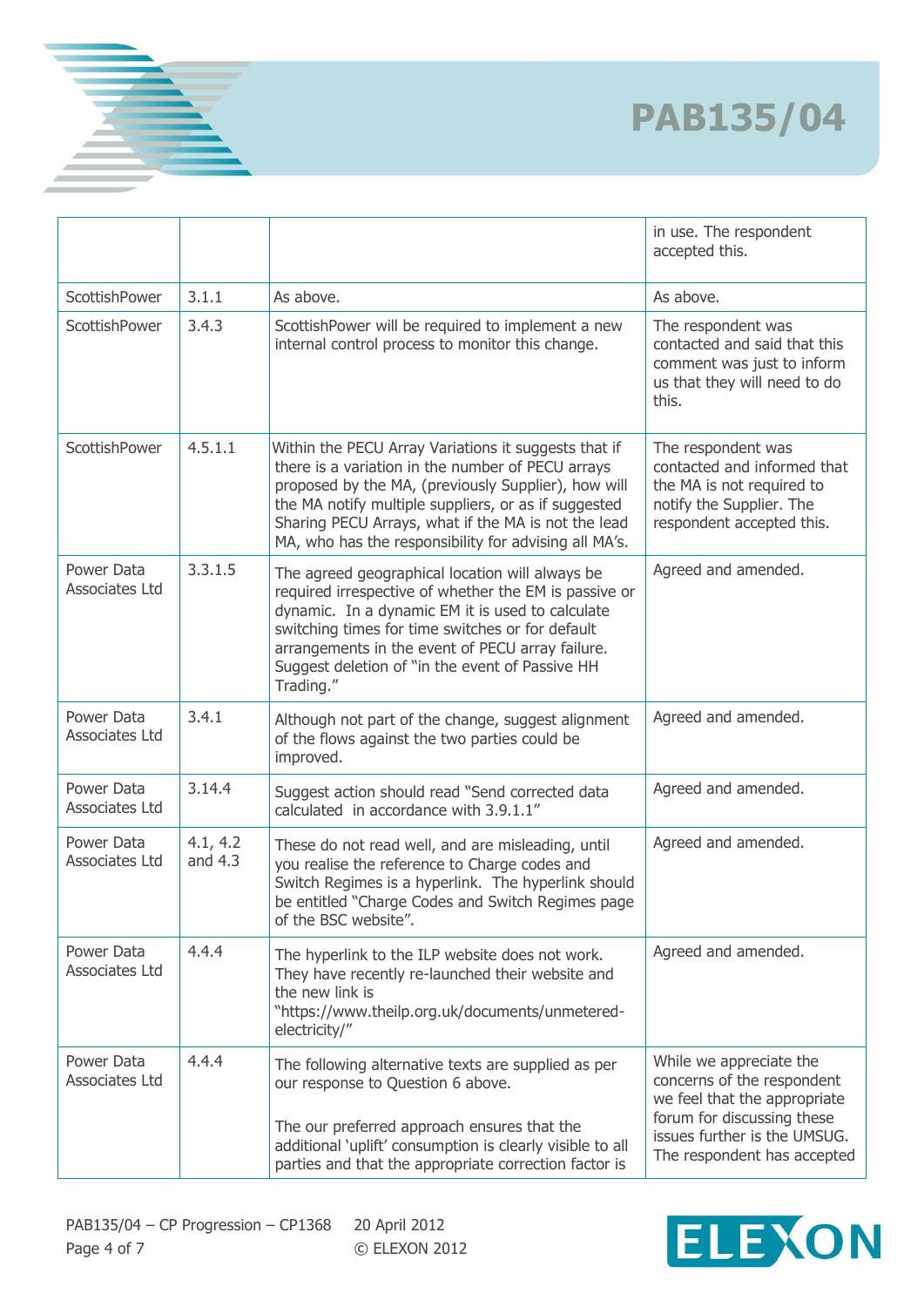|  | applied to Half Hourly and Non Half Hourly<br>inventories.                                                                                                                                                                                                                                                                                                                       | this. |
|--|----------------------------------------------------------------------------------------------------------------------------------------------------------------------------------------------------------------------------------------------------------------------------------------------------------------------------------------------------------------------------------|-------|
|  | The preferred approach involves an additional<br>section in the OID and creation of a single<br>'consumption adjustment' charge code rated at<br>1,000 circuit watts for use in consumption<br>adjustments.                                                                                                                                                                      |       |
|  | Preferred Approach                                                                                                                                                                                                                                                                                                                                                               |       |
|  | 4.4.4 Consumption Adjustments following LDSO<br><b>Inventory Audits</b>                                                                                                                                                                                                                                                                                                          |       |
|  | Where an audit of a customer's inventory has been<br>undertaken by the LDSO in accordance with the<br>best practice document: Managing Unmetered<br>Energy Street Lighting Inventories (MUESLI)<br>published on the Institute of Lighting Professionals<br>website:                                                                                                              |       |
|  | <b>ILP Website</b>                                                                                                                                                                                                                                                                                                                                                               |       |
|  | then the UMSO will prepare a revised inventory by<br>applying any correction factor calculated in<br>accordance with, and as defined, in the above best<br>practice document.                                                                                                                                                                                                    |       |
|  | The Operational Information Document details the<br>methodology for applying a correction factor to the<br>existing inventory to produce a revised inventory as<br>required by this paragraph.                                                                                                                                                                                   |       |
|  | The Customer will be deemed to have agreed that<br>the revised inventory of Apparatus relative to that<br>particular Unmetered Supply is that agreed between<br>the LDSO on whose Distribution System or<br>Associated Distribution System the Unmetered<br>Supply takes place and the Customer taking such<br>supply as defined in paragraph 8.2.4 of Section S8<br>of the BSC. |       |
|  | Paragraph for OID                                                                                                                                                                                                                                                                                                                                                                |       |
|  | Where it has been agreed that a revised inventory<br>will be prepared in accordance with Section 4.4.4 of<br>BSCP520, the UMSO shall calculate the load in watts<br>per switch regime listed in the existing summary<br>inventory.                                                                                                                                               |       |
|  |                                                                                                                                                                                                                                                                                                                                                                                  |       |

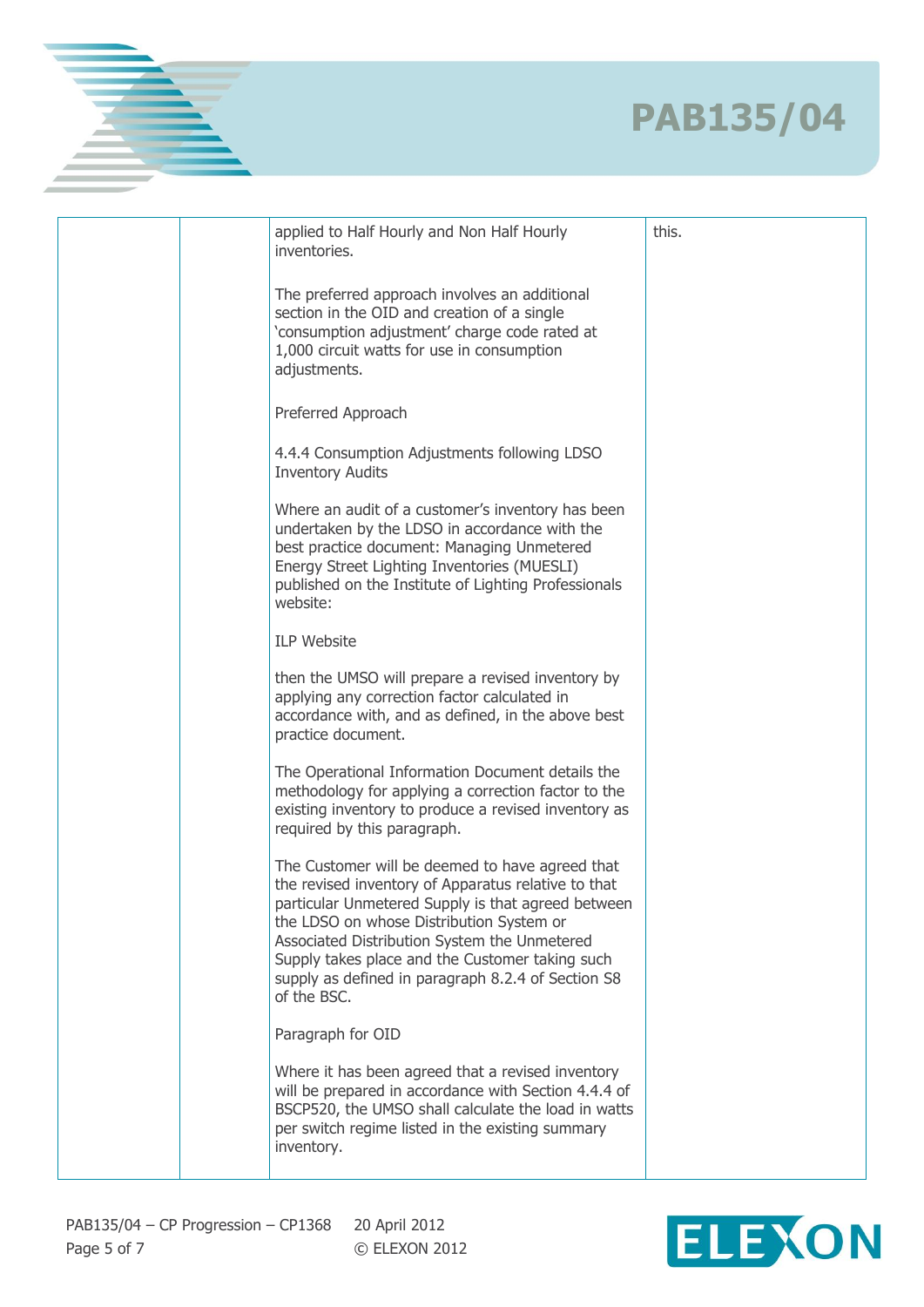|                              |         | To determine the above load, the circuit watts for all<br>charge codes with the same switch regime will be<br>multiplied by the number of items for each charge<br>code and totalled. The total load per switch regime<br>will be multiplied by the correction factor to derive<br>the new total load for that switch regime. The<br>difference between the two will be the audit<br>adjustment.                                                                                                                                                                                |                     |
|------------------------------|---------|---------------------------------------------------------------------------------------------------------------------------------------------------------------------------------------------------------------------------------------------------------------------------------------------------------------------------------------------------------------------------------------------------------------------------------------------------------------------------------------------------------------------------------------------------------------------------------|---------------------|
|                              |         | An entry per switch regime in the original inventory<br>will then be added to the summary inventory using<br>the 1,000 watt consumption adjustment charge<br>code to represent the increased load (audit<br>adjustment) per switch regime. This additional load<br>when used within the equivalent meter, or the EAC<br>calculation, will result in the increased consumption<br>determined by the audit.                                                                                                                                                                       |                     |
|                              |         | In the following simple example if an inventory only<br>contained 2,000 items with a circuit rating of 80W<br>and 5,000 items with circuit rating of 50W against<br>switch regime 821, the total load in watts for switch<br>regime 821 would be $((2,000 \times 80) + (5000 \times 50))$<br>410,000 watts. Applying a correction factor of 1.12<br>increases the load to 459,200 watts. An entry of 49<br>items, using the switch regime 821 & the<br>consumption 'uplift' charge code (of 1000 watts),<br>will be added to the inventory to produce the<br>revised inventory. |                     |
|                              |         | This approach is to be used for both Half Hourly and<br>Non Half Hourly inventories. A uniform approach<br>prevents issues with customers switching from one<br>method of trading to the other.                                                                                                                                                                                                                                                                                                                                                                                 |                     |
| Power Data<br>Associates Ltd | 3.2.3   | In order to respond to customer queries it should be<br>visible to a MA that a revised summary inventory<br>has been prepared in accordance with 4.4.4.<br>In the action column of 3.2.3 we suggest the<br>inclusion of the following.<br>"Where the revised summary Inventory details have<br>been prepared in accordance with 4.4.4, the UMSO<br>shall provide details of the correction factor used in<br>its preparation"                                                                                                                                                   | As above.           |
| Power Data<br>Associates Ltd | 4.5.1.1 | In the first sentence of the paragraph headed<br>Research, replace "inform" with "determine".                                                                                                                                                                                                                                                                                                                                                                                                                                                                                   | Agreed and amended. |

### **4. Intended Benefits**

PAB135/04 – CP Progression – CP1368 20 April 2012 Page 6 of 7 © ELEXON 2012